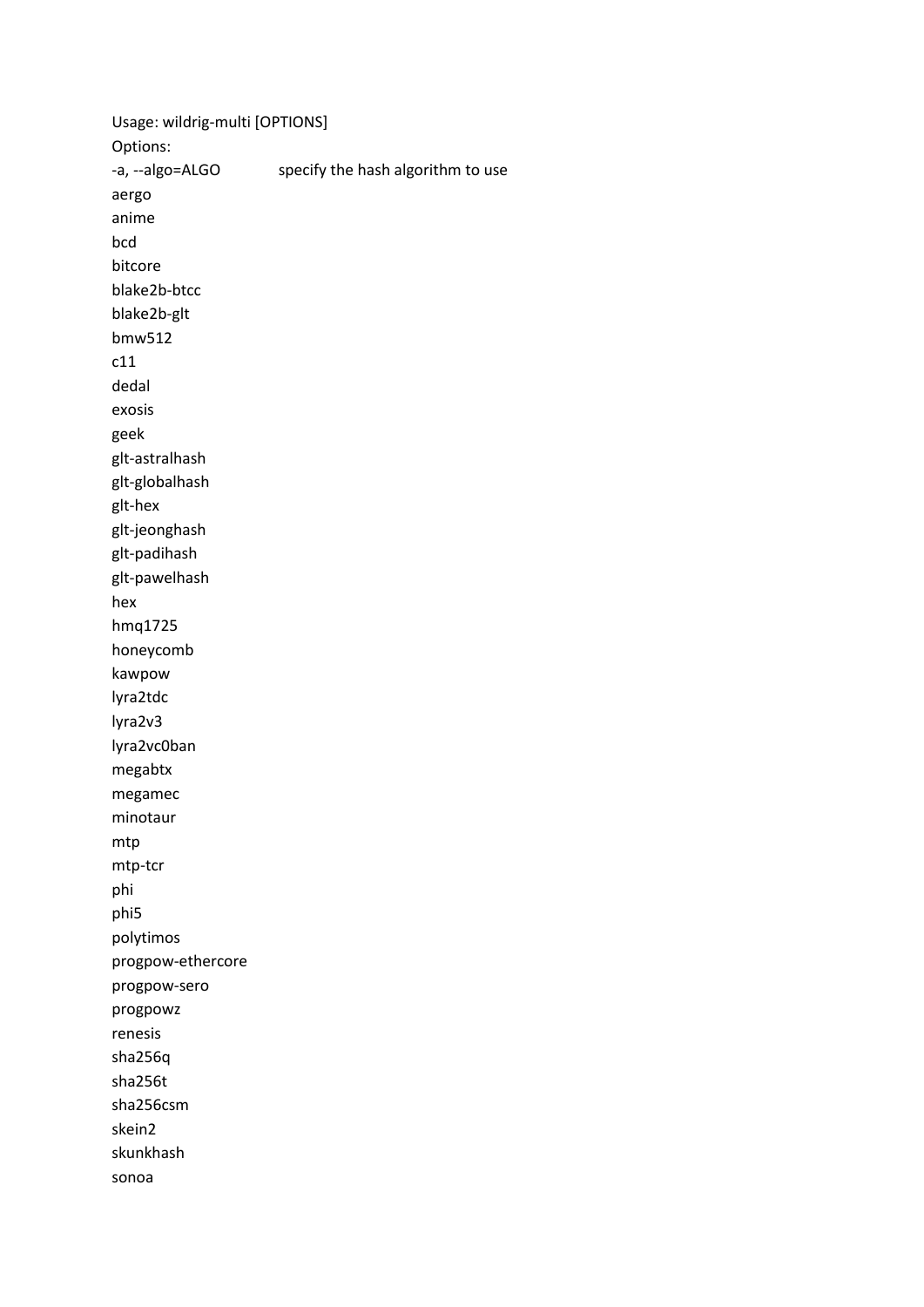```
timetravel 
timetravel10 
tribus 
vprogpow 
wildkeccak 
x11k 
x16r 
x16rv2 
x16rt 
x16s 
x17 
x17r 
x18 
x20r 
x21s 
x22i 
x25x 
x33 
xevan 
ASIC mineable: 
blake2s 
lyra2v2 
nist5 
quark 
quibit 
sha256 
sha256d 
x11 
x12 
x13 
x14 
x15 
--benchmark run offline benchmark
--benchmark-hashorder run offline benchmark and/or set hash order for benchmark
--benchmark-epoch run offline benchmark and/or set epoch for benchmark
--benchmark-block run offline benchmark and/or set block for benchmark
--benchmark-timeout run offline benchmark and/or set how long to run benchmark in
seconds(default: 0) 
-o, --url=URL URL of mining server 
-O, --userpass=U:P username:password pair for mining server 
-u, --user=USERNAME username for mining server 
-p, --pass=PASSWORD password for mining server 
-w, --worker=WORKERNAME worker name(progpow variants only) 
-r, --retries=N number of times to retry before switch to backup server (default: 1) 
-R, --retry-pause=N time to pause between retries (default: 5)
```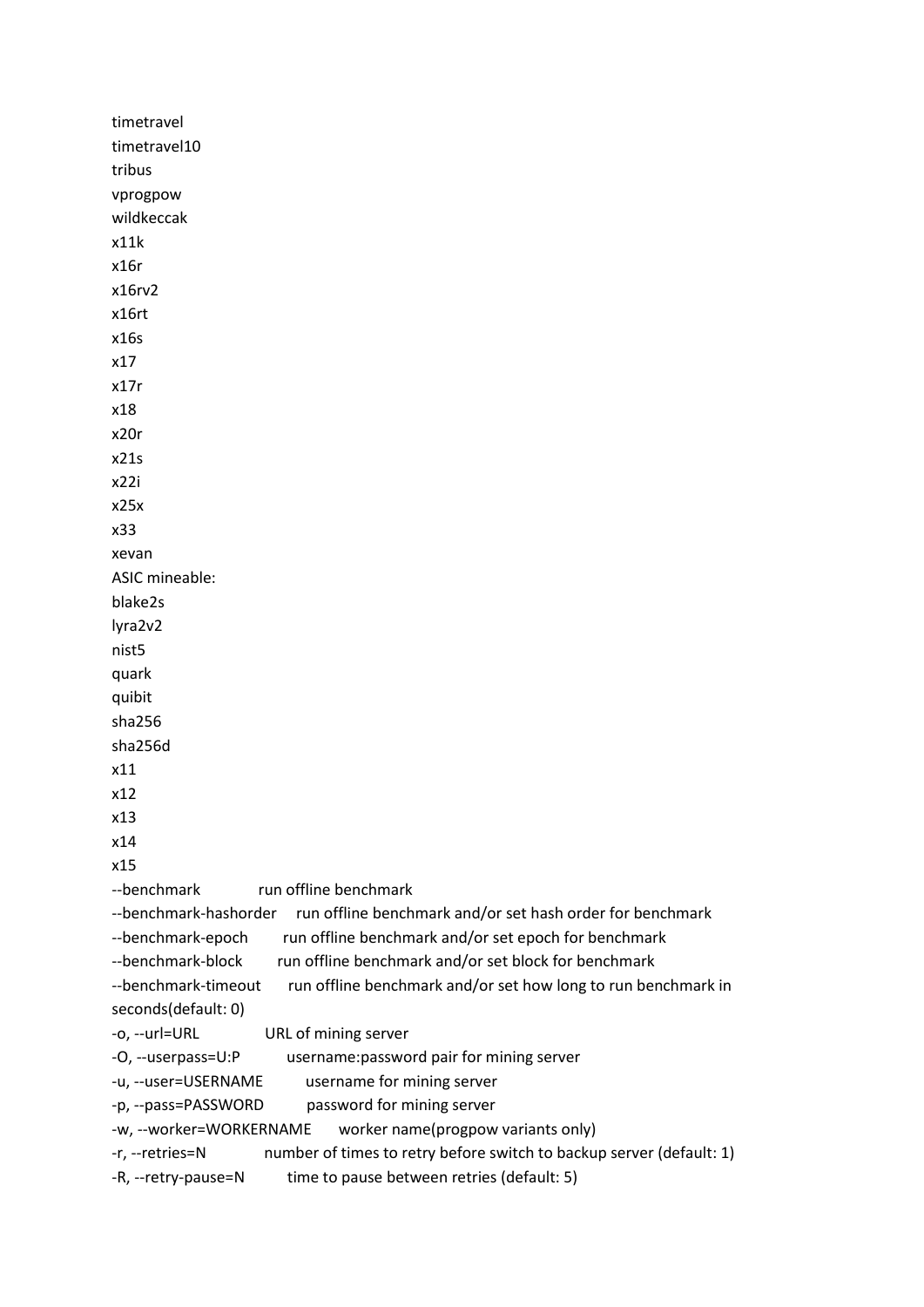--max-rejects=N number of one by one rejects before switch to backup server (default: 5) --max-difficulty=N maximum difficulty to accept from pool(unit: M), otherwise reconnect (default: 0) --send-stale send stale shares --diff-factor=N difficulty factor to use instead of algo default(default: 0) --no-extranonce disable exranonce subscription --protocol=PROTOCOL set stratum protocol(ethproxy, ethstratum, stratum, stratum1, stratum2, ufo, ufo2) --watchdog enable checking how long videocards are running OpenCL kernel(terminate if more than 30 sec.) https://www.facebook.com/strategy=N strategy of strategy of feeding videocards with job(default: 0) --split-job=N set amount of gpu's(or threads of it, keep this in mind) solving one job --scratchpad-url=URL where miner can download scratchpad for wildkeccak algo --scratchpad-file=FILE where to save scratchpad(including file name) --scratchpad-safe-update use safe scratchpad update, can be useful for avoiding N/A on big rigs --scratchpad-full-update use full scratchpad update --opencl-platforms=N list of OpenCL platforms to use(also possible to set amd or nvidia; default: all) and the state of the state of  $-d$ , --opencl-devices=N list of OpenCL devices to use(default: all) opencl-threads=N amount of threads per OpenCL device(default: auto) --opencl-launch=IxW list of launch config, intensity and worksize(default: auto) --opencl-affinity=N affine GPU threads to a CPU --ptx-version=N specify what PTX ISA version to use(numbers should be without dot, e.g. 50, 63, 70 and so on) and so on the state of the state of the state of the state of the state of the state of the state of the state of the state of the state of the state of the state of the state of the state of the state of drivers values 1 or 2 can provide better hashrate for ProgPow(default: 0) --no-dag-split disable splitting DAG on two parts(have sense only if AMD fix this problem in their drivers) and their drivers of their drivers of their drivers are their drivers of their available their their drivers of the state of the state of the state of the state of the state of the state of the state of the OpenCL platforms and exit --print-devices print available OpenCL devices and exit --no-adl disable monitoring via ADL --no-nvml disable monitoring via NVML --no-sysfs disable monitoring via sysfs --gpu-temp-limit=N set temperature at which gpu will stop mining(default: 85) --gpu-temp-resume=N set temperature at which gpu will resume mining(default: 60) --multiple-instance allow multiple instances running at one time --user-agent=AGENT set custom user-agent string for pool -I, --log-file=FILE log all output to a file --no-color disable colored output --print-time=N print hashrate report every N seconds --print-full print hashrate for each videocard --print-statistics print additional statistics --print-debug print debug information --print-power print power consumption per GPU chip --api-port=N port for API --api-worker-id=ID custom worker-id for API